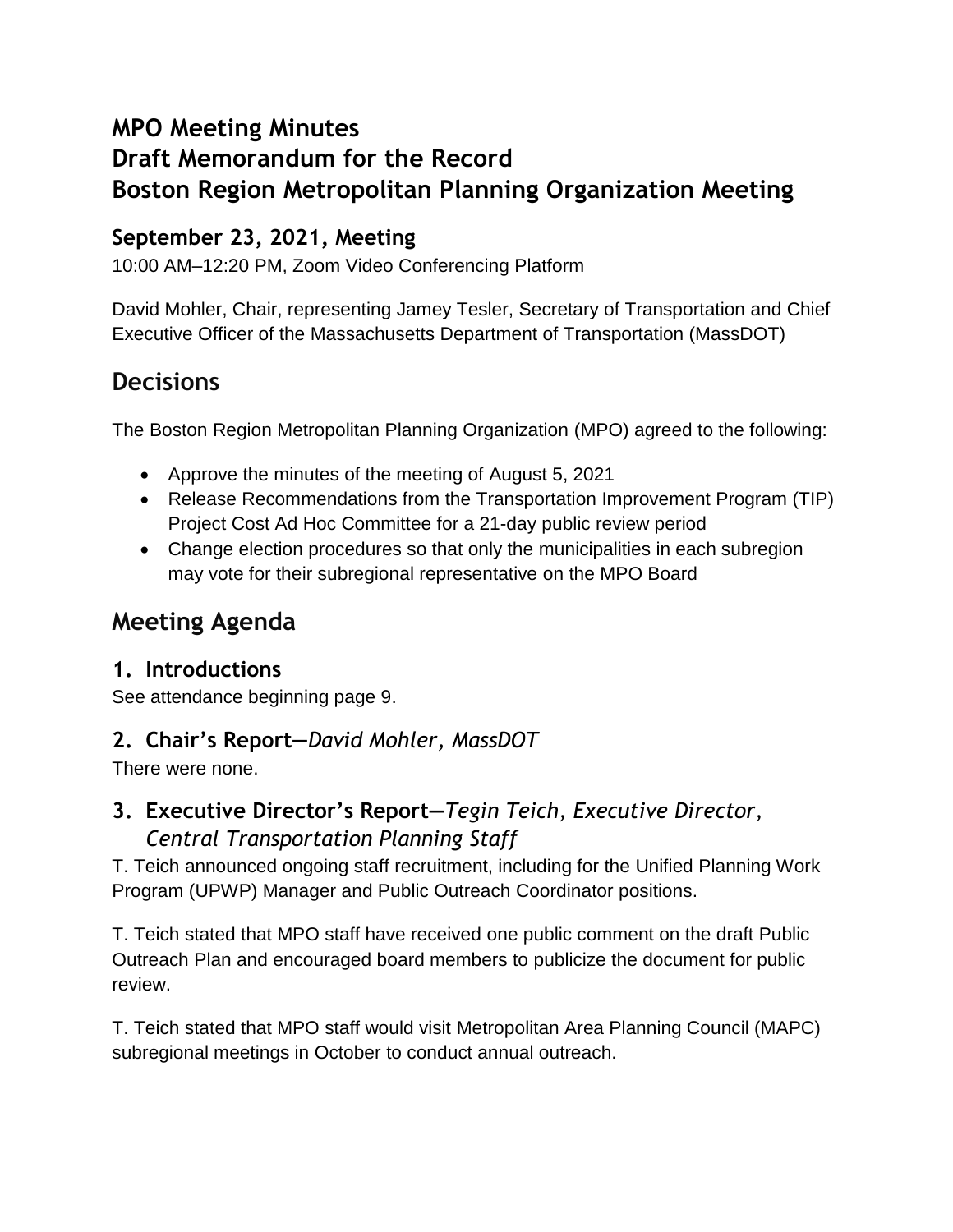## **4. Public Comments**

There were none.

## **5. Committee Chairs' Reports**

There were none.

# **6. Regional Transportation Advisory Council Report—***Lenard Diggins,*

*Chair, Regional Transportation Advisory Council*

There was none.

# *7.* **Action Item: Approval of August 5, 2021, MPO Meeting Minutes—** *Róisín Foley, MPO Staff*

#### *Vote*

A motion to approve the minutes of the meeting of August 5, 2021, was made by the Massachusetts Bay Transportation Authority (MBTA) Advisory Board (Brian Kane) and seconded by MAPC (Eric Bourassa). The motion carried.

# **8. Action Item: Recommendations from the TIP Project Cost Ad Hoc Committee—***Matt Genova, MPO Staff*

*Documents posted to the MPO meeting calendar*

1. [Draft Programming Policies to Address TIP project Cost Increases](https://www.ctps.org/data/calendar/pdfs/2021/MPO_0923_Draft_TIP_Committee_Policy_Recommendations.pdf)

M. Genova presented recommendations from the TIP Project Cost Ad Hoc Committee in response to the issue of TIP project cost increases. He explained that cost increases were commonplace regardless of design stage, project type, and development timeline, but the largest cost increases occurred before projects reached the 25 percent design milestone. M. Genova also stated that the MPO does not have clear expectations around project development benchmarks and that the MPO has historically had limited levels of direct engagement with project proponents after projects are selected for funding.

M. Genova stated that the Committee made the following recommendations for the federal fiscal years (FFY) 2023–27 TIP cycle: require project proponents to submit 25 percent design plans and an updated cost estimate before being eligible for funding; provide proponents with annual project benchmarks and a TIP how-to guide; introduce biannual check-ins with project stakeholders, including MassDOT staff; and establish a process for rescoring projects when cost increases exceed a specified threshold. M. Genova stated that, with the approval of the board, these recommendations would be released for a 21-day public review period.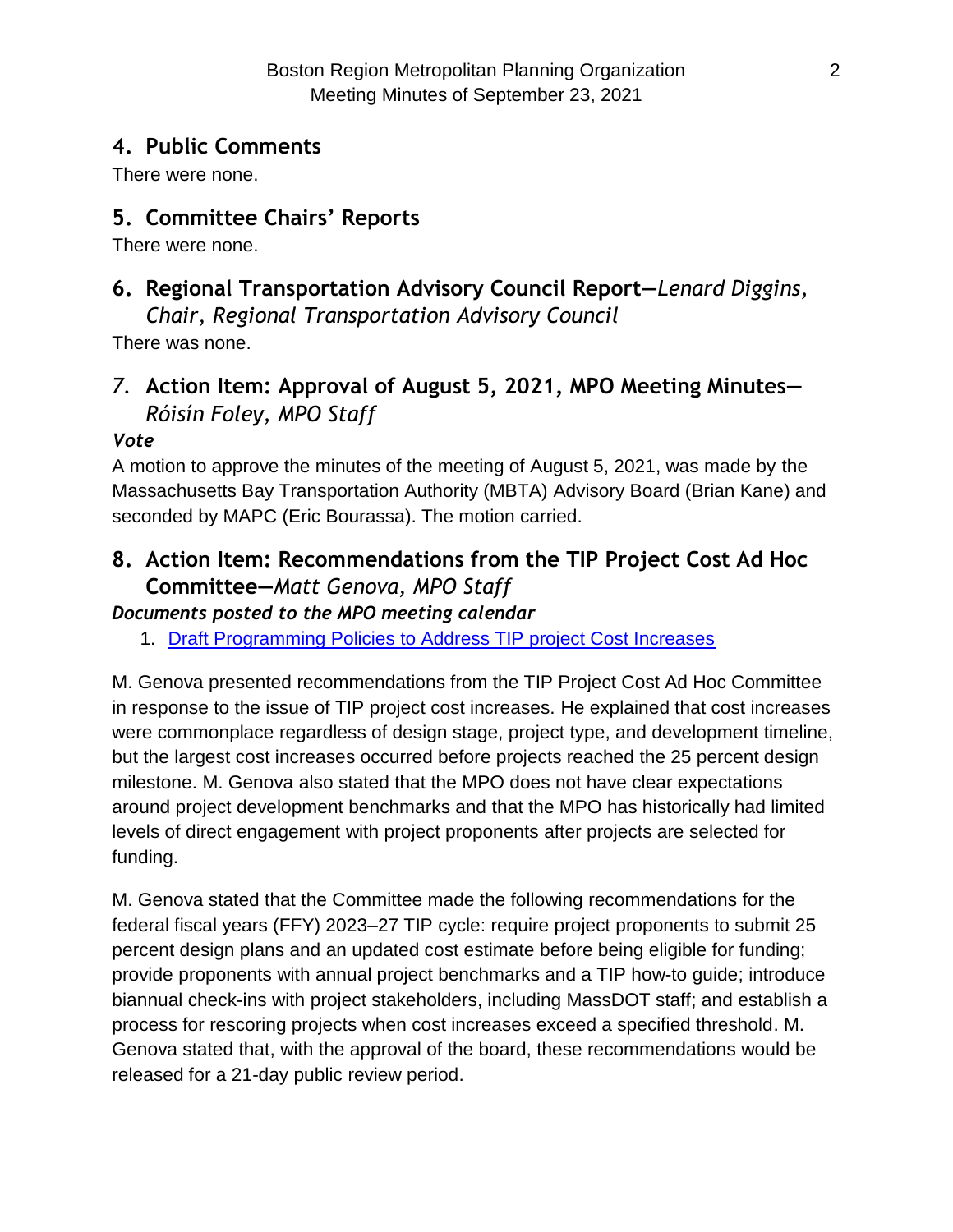#### *Discussion*

E. Bourassa stated that the recommendations are flexible, with the goal of setting clear expectations rather than instituting strict rules.

Jay Monty (At-Large City) (City of Everett) stated that the new 25 percent design requirement would put smaller outlying towns at a disadvantage and that the impact of communication on preventing cost overruns is uncertain. J. Monty stated that the scoring system would need to be overhauled to implement rescoring, since a cost benefit analysis is not factored into the current evaluation system.

David Amstutz (At-Large Town) (Town of Arlington) asked whether projects could be scored upon approval by MassDOT's Project Review Committee (PRC) and then rescored at the 25 percent design stage. M. Genova confirmed that this would be possible. D. Amstutz asked if 25 percent design status is a typical benchmark among other MPOs. M. Genova responded that the Cape Cod Commission encourages project proponents to bring projects that are close to 25 percent design. D. Amstutz asked about staff capacity to maintain regular contact with project proponents and the possibility of the MPO creating a project subcommittee to more closely examine project issues going forward.

B. Kane underscored the importance of putting out the recommendations for public comment and the long-term benefit of project cost control in achieving a balanced distribution of funds.

L. Diggins agreed with D. Amstutz on creating a subcommittee and J. Monty on the impact of the design requirement on smaller communities. He noted that cost benefit has always been considered in project evaluation, and what the Ad Hoc Committee proposed was to formalize cost benefit analysis in the scoring system. L. Diggins agreed with B. Kane on releasing the recommendations for public comment.

L. Diggins asked if the MPO must use a four percent inflation rate. D. Mohler stated that MassDOT recommends consistency across MPOs, and four percent is the inflation rate currently used by MassDOT and the other MPOs in Massachusetts.

E. Bourassa explained that projects would be plotted on a chart to display cost changes in relation to project score. M. Genova stated that the four-quadrant plot can help the MPO prioritize funds and understand projects' relative values.

D. Mohler asked how the MPO would decide the threshold for each tier in the quadrant. E. Bourassa responded that details could be discussed later as a group. M. Genova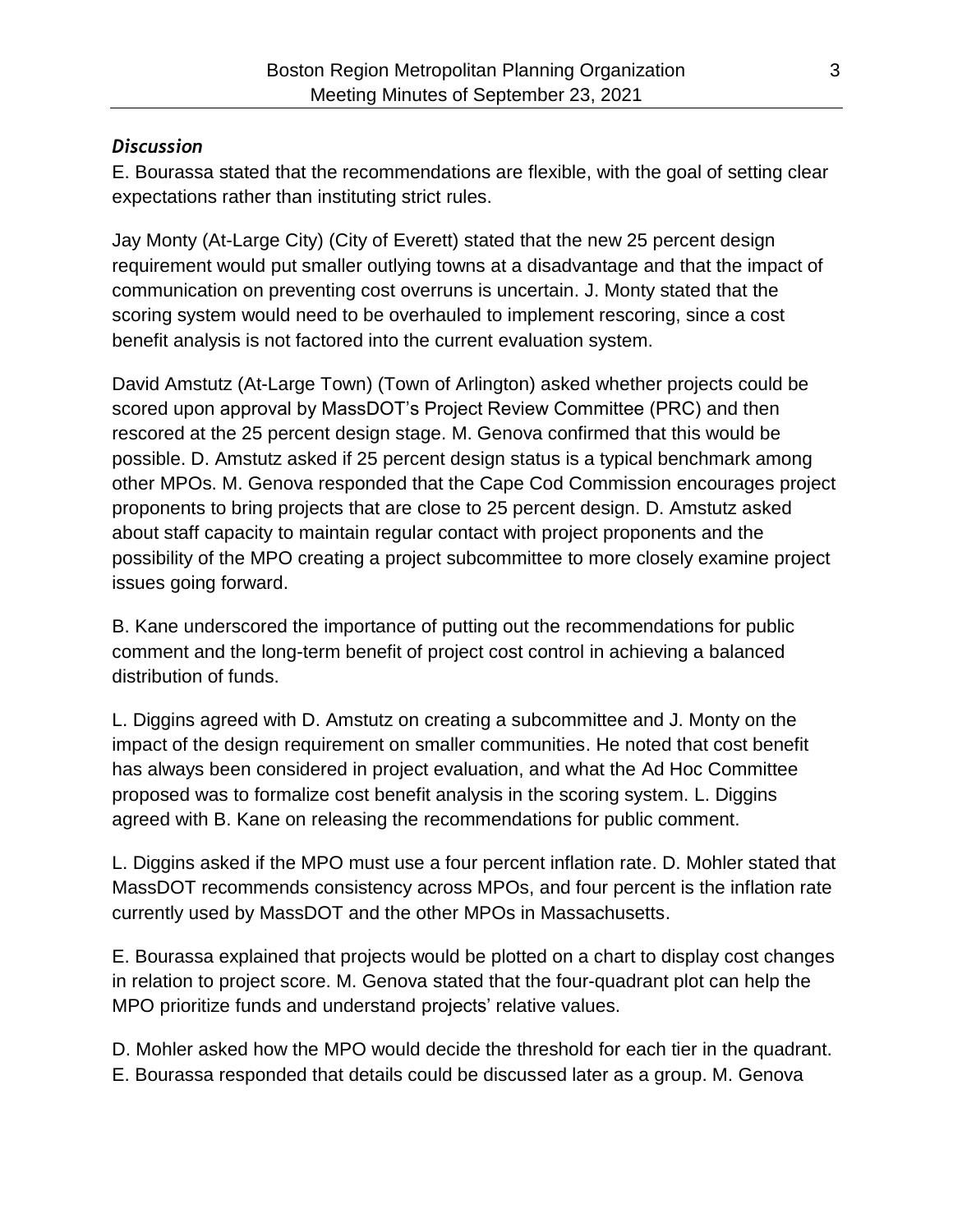stated that the cutoff values were based on the median values for the projects used in the example.

D. Mohler asked whether the proposal would be applied immediately to FFY 2023 projects. E. Bourassa acknowledged that the framework will not be applied to projects that are already programmed in the TIP and have not reached 25 percent design. Projects that are programmed in the forthcoming TIP cycles will be reevaluated if their costs go up.

David Koses (At-Large City) (City of Newton) asked how many projects were programmed in the TIP that did not reach the 25 percent design status. He also asked whether the 25 percent design requirement indicated the submittal or approval; whether there is a cost change between the 25 percent submittal and approval; and how many projects that were programmed were pre-25 percent and had more than a 25 percent cost increase.

E. Bourassa stated the 25 percent design requirement meant the submittal of 25 percent design plans and stated that the change in project costs between the submittal and approval is generally smaller than between PRC approval and 25 percent submittal. He stated that the majority of the projects in the TIP were pre-25 percent submittal in the past five to six years.

Ken Miller (Federal Highway Administration) clarified that at least a four percent inflation rate is set by Federal Highway Administration, but the MPO can propose an increased rate. He suggested that having a variety of metrics is important in project evaluation because project scoring is often unrelated to the size of the project and disadvantageous to larger projects. K. Miller suggested that MPO staff pick a project type and come up with unit cost metrics that they would ask proponents to provide.

Jen Constable (South Shore Coalition) (Town of Rockland) asked why the MPO did not already have a set-aside for cost overruns. She also mentioned the difficulty of understanding cost increases from the reporting requirement, since information provided in project updates tends to be standard and consistent. E. Bourassa acknowledged that given that MassDOT is able to only focus on projects that are already programmed on the TIP, due to limited staff capacity, the MPO is trying to get projects on the TIP for review and not being overly conservative about reserving funds. If implementing new policies does not address cost increases, the MPO would explore other options, including set-asides.

Tom O'Rourke (Three Rivers Interlocal Council) (Town of Norwood/Neponset Valley Chamber of Commerce) asked if the staff has the capacity and confidence to implement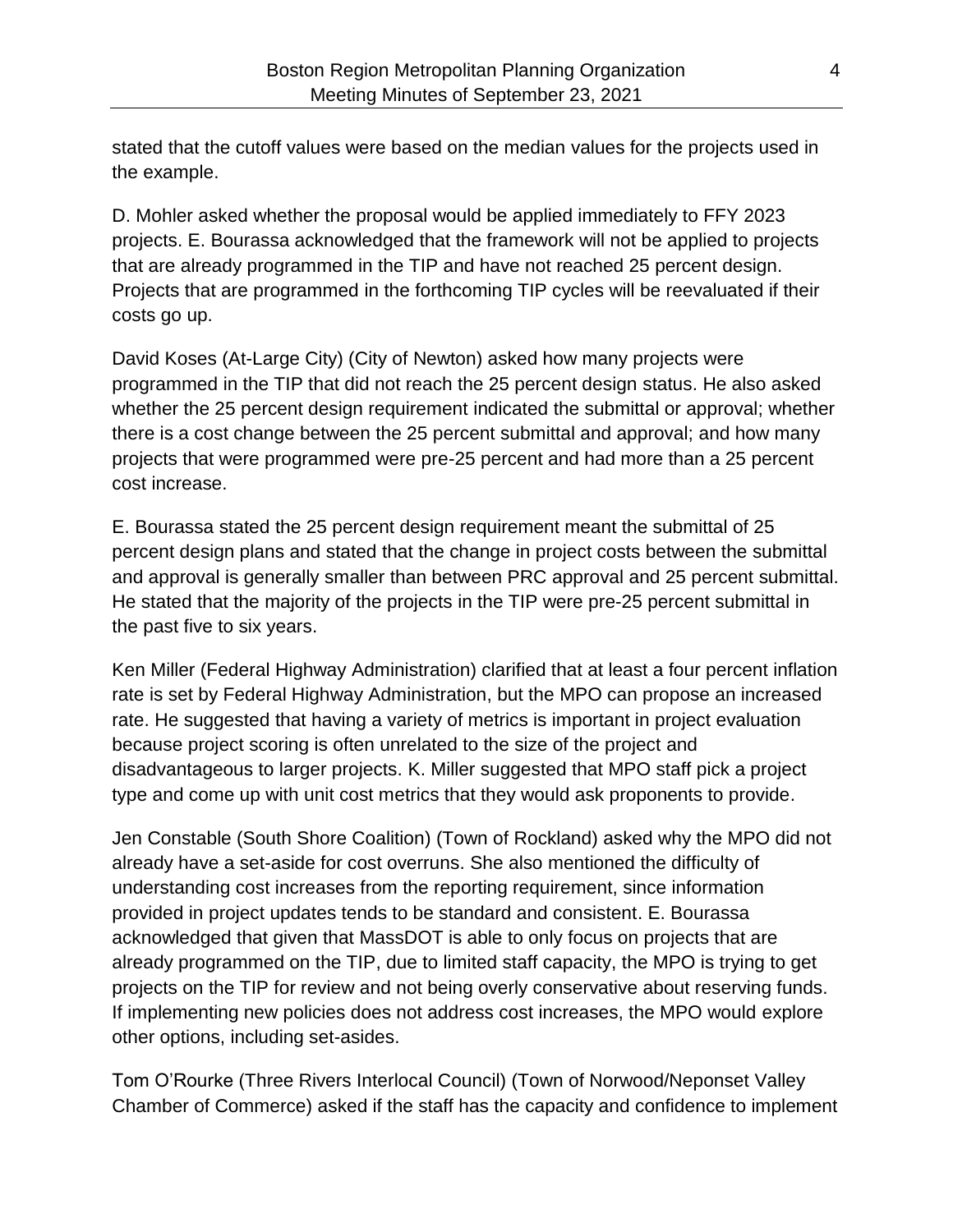the recommendations. M. Genova stated that check-ins could be standardized and iterative to make efficient use of staff time. He added, in response to an earlier inquiry from D. Koses, that two-thirds of the projects programmed for FFY 2022–26 were just at PRC-approval and two-thirds of the projects in the sample data saw cost increases of over 25 percent.

D. Amstutz asked about the time frame for policy implementation. M. Genova stated that if the recommendations are released for public review, comments would be presented to the board, and staff could make needed updates to the policy; once the edits and details are written out, staff would ask for the board to endorse the proposal.

D. Mohler asked whether the project has to be at 25 percent design status regardless of which TIP year it is programmed. He also asked whether there would be projects that are at pre- or 25-percent submittal. E. Bourassa confirmed that these are true, although some projects for the next TIP cycle might not be at the 25 percent submittal, and the MPO has to decide what to do about these projects.

D. Mohler asked if consideration was given to setting a higher threshold in order to advance into year one of the TIP. M. Genova explained that setting a threshold that is higher than the recommended level might discourage municipalities from moving forward with design spending. Public comment would help the MPO understand how cities and towns would feel about the 25 percent threshold. E. Bourassa stated that it is rare to have new projects in the first year of the TIP because the MPO relies on MassDOT to provide information to determine whether the project would be ready for the first and second year of the TIP.

John Bechard (MassDOT Highway Division) noted that the committee was focusing on the long-term vision of getting more projects listed on the TIP rather than determining a threshold for projects to qualify for the TIP. He added that it is rare for MassDOT to have projects with nearly complete designs ready to recommend for new programming in the TIP, as projects typically only reach an advanced design stage if they already have capital funding allocated to them.

D. Mohler asked if high-cost, high-score projects would qualify as such regardless of their costs, as long as they score above the specified threshold. M. Genova confirmed that the assumption is correct.

#### *Vote*

A motion to release Recommendations from the TIP Project Cost Ad Hoc Committee was made by At-Large Town (Town of Arlington) (D. Amstutz) and seconded by MAPC (E. Bourassa). The motion carried.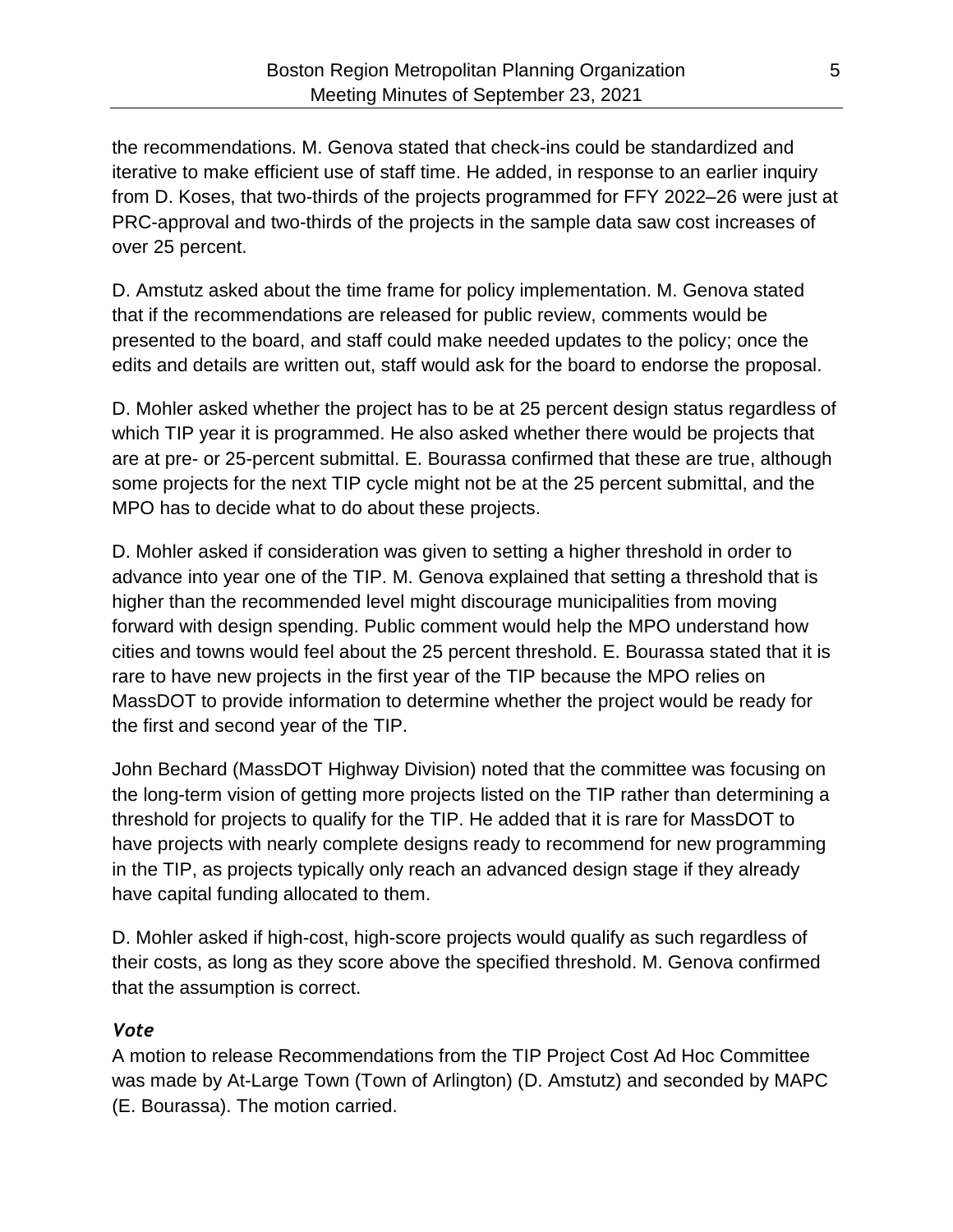# **9. Exploration of Uncertainties Related to the Pandemic and Post-Pandemic Travel Behaviors—***Marty Milkovits and Rebecca Morgan, MPO Staff*

A joint effort between the MPO and MassDOT, this study will explore the pandemic and post-pandemic uncertainties in travel behavior. R. Morgan stated that the purpose of this study is to provide guidance to MPO stakeholders on how to leverage CTPS products in light of pandemic and post-pandemic uncertainties and to identify how these uncertainties challenge existing inputs and assumptions. The study will outline guidelines on how to interpret model outputs and recommendations for further research of new data and tools. M. Milkovits stated that stakeholder inputs on remote work capabilities will be used to implement the representation of remote work in the travel demand model that will be used for scenario planning in the next Long-Range Transportation Plan.

#### *Discussion*

Bill Conroy (City of Boston) (Boston Transportation Department) expressed interests in participation in the process.

### **10. MPO Elections Survey Results—***Róisín Foley, MPO Staff, Eric Bourassa, MAPC, and Brian Kane, MBTA Advisory Board Documents posted to the MPO meeting calendar*

1. [Updated MPO Municipal Election Process Survey Results](https://www.ctps.org/data/calendar/pdfs/2021/MPO_0923_Updated_MPO_Municipal_Election_Process_Survey_Results.pdf)

R. Foley presented stratified results of the MPO elections survey to show contrasts between responses from MPO board member municipalities and non-MPO board member municipalities. The goal of the survey, which was proposed in May 2020 and distributed in January through May 2021, was to gauge familiarity with and opinions about the MPO municipal elections process to better understand leading causes for a lack of representation in the MPO board makeup. She stated that stratified results were largely consistent with overall results, although certain findings from the initial analysis were more pronounced in the stratified data. She explained that a lack of knowledge or awareness of the MPO and the board elections process was prevalent regardless of the municipality's board membership status, and this might be attributed to the lack of internal communication within municipalities. In terms of possible changes, she stated that both members and non-members had chosen subregions voting for their subregional representatives as a top solution. Other top choices included continuing to hold virtual meetings, holding more meetings outside of the State Transportation Building, setting term limits, and at-large reps being voted in by only cities and towns.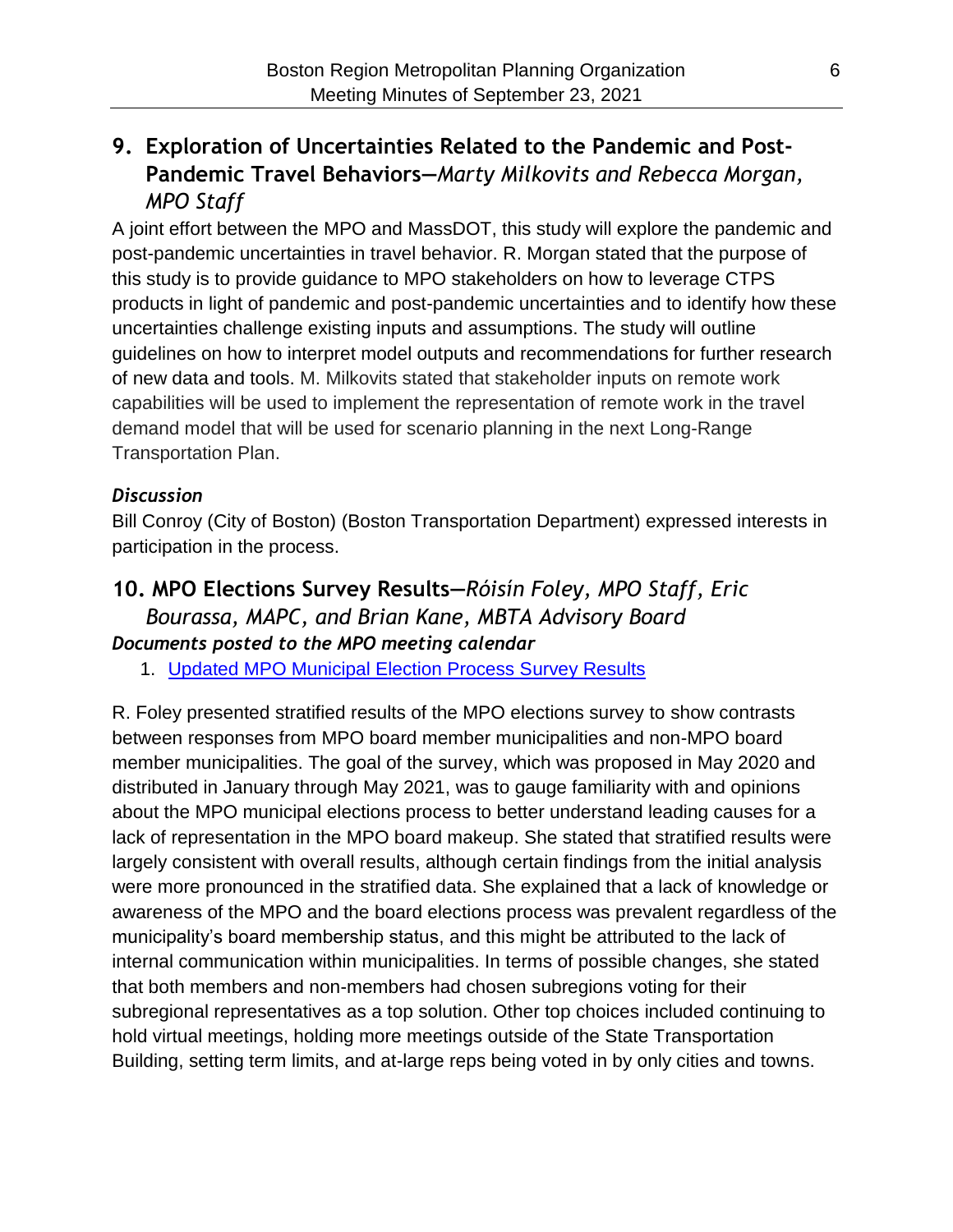#### *Discussion*

E. Bourassa stated that he and B. Kane are doing more outreach among stakeholders other than elected officials and town administrators to raise awareness of the MPO board elections. He added that they are discussing with MPO staff to plan more outreach activities in fall and winter to educate municipal staff about the MPO and what it does.

B. Kane commented that the stratified results are largely the same as the overall results. It is evident from the survey responses that the MPO plays a marginal role among municipalities and little attention is given to regionalization in the state as much as other states.

K. Miller asked if the MPO reached out to communities that did not participate in the survey. R. Foley stated that staff did target outreach to municipalities that had not responded but that staff did not have a follow-up post survey. K. Miller stated that since 43 communities did not respond to the survey, survey results that particularly concern lack of familiarity with the MPO may not be representative of what municipalities have to say as a whole. He added that it is possible that the survey did not reach the right people.

D. Amstutz expressed the opinion that having subregional municipalities vote for their representatives makes sense especially if they are supposed to represent the particular region; however, cities voting for at-large cities and towns voting for at-large towns would make an unnecessary city-town divide.

K. Miller asked if other MPOs around the state allow subregions to vote for subregional representatives. He suggested that having a forum for voting at subregional meetings may help with a higher voter participation. He added that the MPO could consider a non-strict term-limit policy whereby the MPO would institute term limits if there was a challenger.

## *Vote*

A motion to allow only municipalities in a specific subregion to vote for their subregional representatives was made by MAPC (E. Bourassa) and seconded by the Advisory Council (L. Diggins). At-Large City (City of Newton) (D. Koses) and South Shore Coalition (Town of Rockland) (J. Constable) voted no. North Suburban Planning Council (City of Woburn) (Tina Cassidy) abstained. The motion carried.

## *Discussion*

Thatcher Kezer III (MetroWest Regional Collaborative) (City of Framingham) commented that having communities gather and talk about MPO issues helps to foster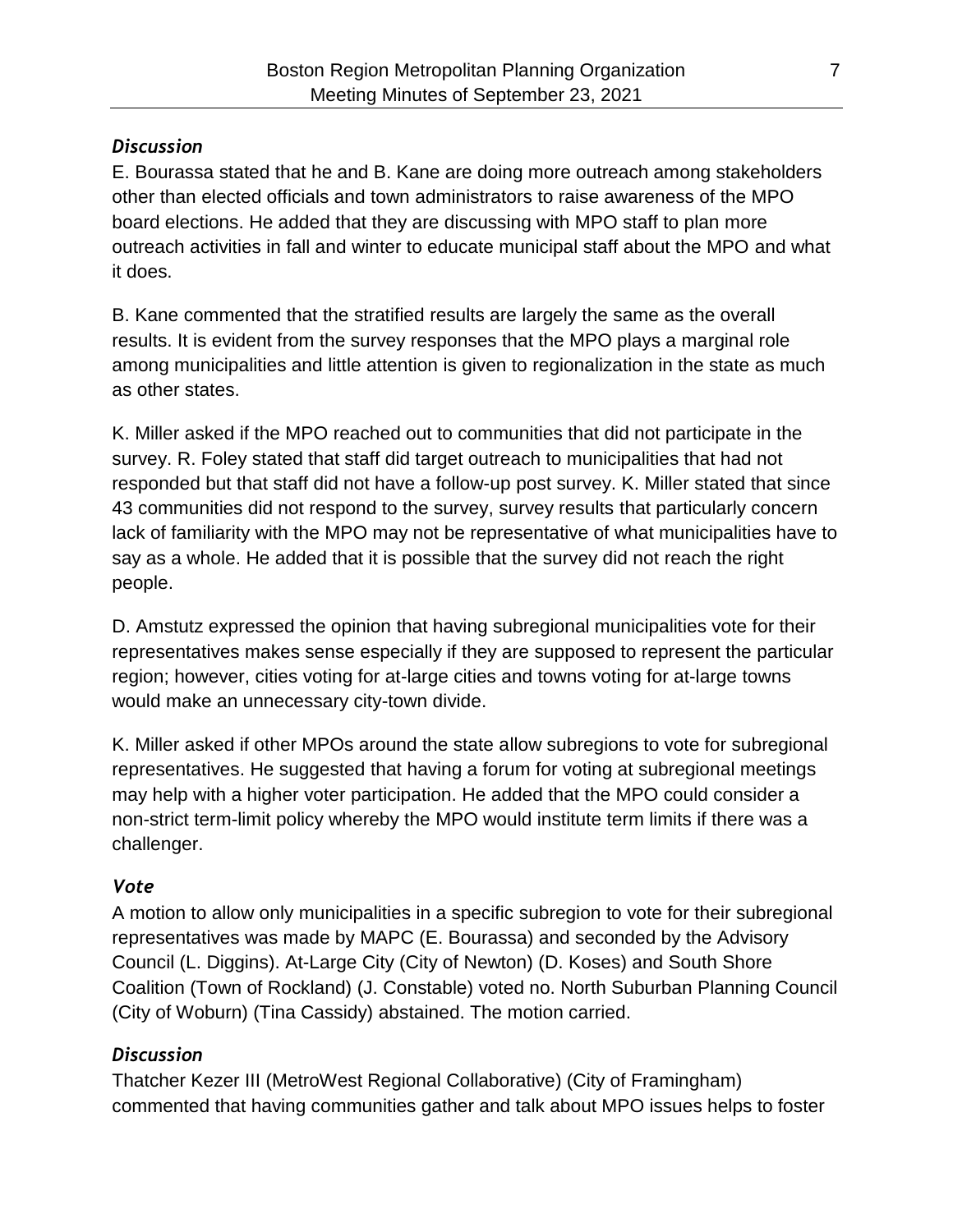regional relationships. He added that providing food would encourage people to show up in those meetings and participate in voting. Steve Olanoff (Three Rivers Interlocal Council) (Town of Norwood/Neponset Valley Chamber of Commerce) stated that subregions voting for subregional representatives might have an adverse impact on voter participation.

#### *Vote*

A motion to allow only cities to vote for At-Large City seats and towns to vote for At-Large Town seats was made by MAPC (E. Bourassa) and seconded by the MBTA Advisory Board (B. Kane). The motion failed unanimously.

#### *Discussion*

D. Koses stated that Newton intends to represent the entire region rather than only cities, and the new procedure complicates the elections process. J. Monty stated that Everett does its best to represent its neighbors and does not see the reason to change the procedure. J. Constable stated that a lot of work is interregional and therefore would vote no. T. Bent also agreed with D. Koses, J. Monty, and J. Constable. B. Kane mentioned the proposed change would create a confusion for towns that maintain city governments such as Weymouth and Watertown. D. Mohler asked whether the new voting procedure would be implemented for the election whose process has already started. E. Bourassa stated that the change will be introduced in the next election cycle.

# **11.Members Items**

There were none.

# **12.Adjourn**

A motion to adjourn was made by B. Kane and seconded by L. Diggins. The motion carried.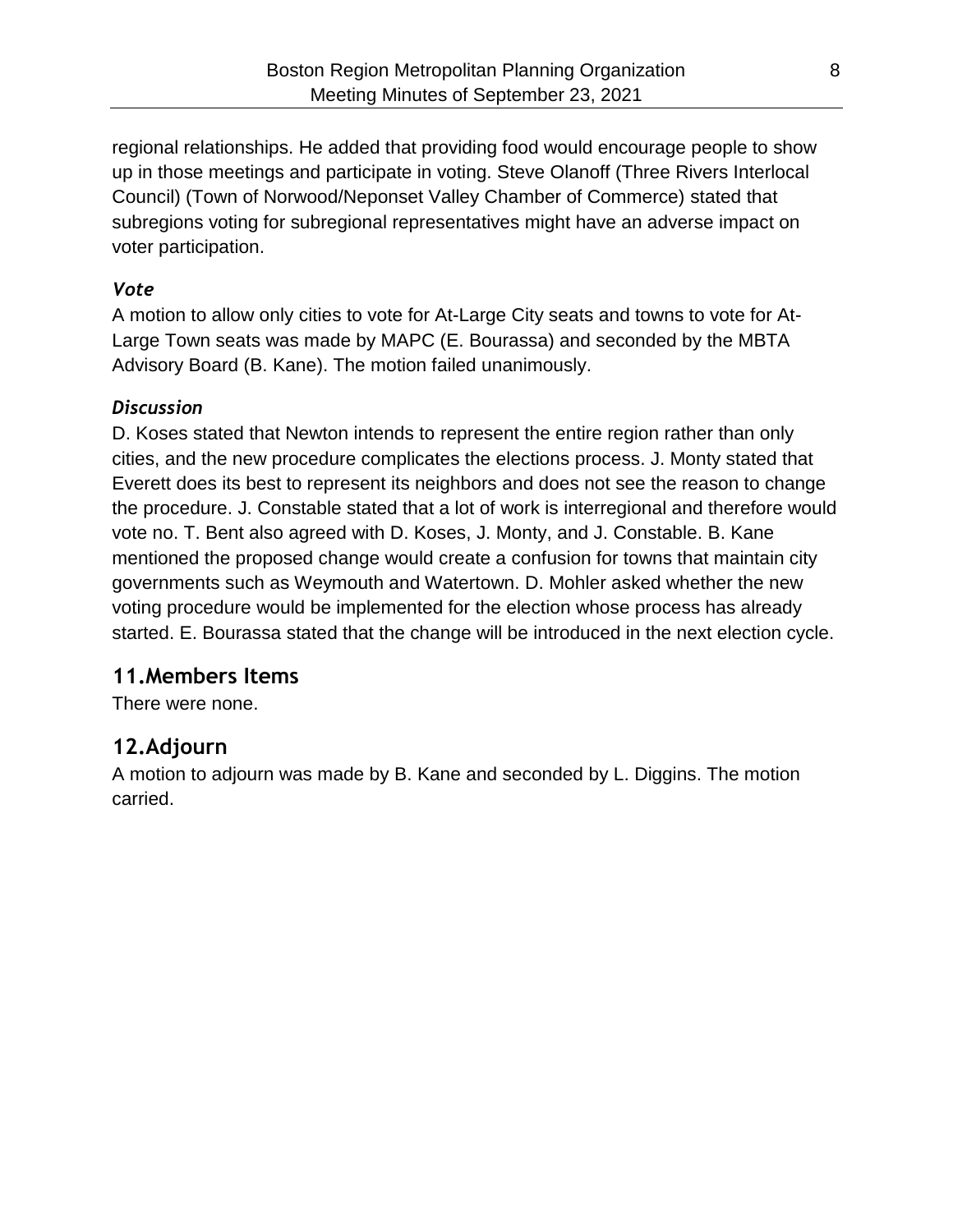# **Attendance**

| <b>Members</b>                                                         | <b>Representatives</b><br>and Alternates |
|------------------------------------------------------------------------|------------------------------------------|
| At-Large City (City of Everett)                                        | <b>Jay Monty</b>                         |
| At-Large City (City of Newton)                                         | David Koses                              |
| At-Large Town (Town of Arlington)                                      | <b>Daniel Amstutz</b>                    |
| At-Large Town (Town of Brookline)                                      | <b>Todd Kirrane</b>                      |
| City of Boston (Boston Planning & Development Agency)                  | Jim Fitzgerald                           |
| City of Boston (Boston Transportation Department)                      | <b>Bill Conroy</b>                       |
| <b>Federal Highway Administration</b>                                  | <b>Ken Miller</b>                        |
|                                                                        | <b>Cassie Ostrander</b>                  |
| <b>Federal Transit Administration</b>                                  |                                          |
| Inner Core Committee (City of Somerville)                              | <b>Tom Bent</b>                          |
| Massachusetts Department of Transportation                             | David Mohler                             |
| MassDOT Highway Division                                               | John Romano                              |
|                                                                        | John Bechard                             |
| <b>Massachusetts Bay Transportation Authority (MBTA)</b>               | <b>Jillian Linnell</b>                   |
| <b>Massachusetts Port Authority</b>                                    |                                          |
| <b>MBTA Advisory Board</b>                                             | <b>Brian Kane</b>                        |
| Metropolitan Area Planning Council                                     | Eric Bourassa                            |
| MetroWest Regional Collaborative (City of Framingham)                  | <b>Thatcher Kezer III</b>                |
| Minuteman Advisory Group on Interlocal Coordination (Town of<br>Acton) |                                          |
| North Shore Task Force (City of Beverly)                               | Darlene Wynne                            |
| North Suburban Planning Council (City of Woburn)                       | <b>Tina Cassidy</b>                      |
| <b>Regional Transportation Advisory Council</b>                        | <b>Lenard Diggins</b>                    |
| South Shore Coalition (Town of Rockland)                               | Jen Constable                            |
| Three Rivers Interlocal Council (Town of Norwood/Neponset Valley       | Tom O'Rourke                             |
| <b>Chamber of Commerce)</b>                                            | <b>Steve Olanoff</b>                     |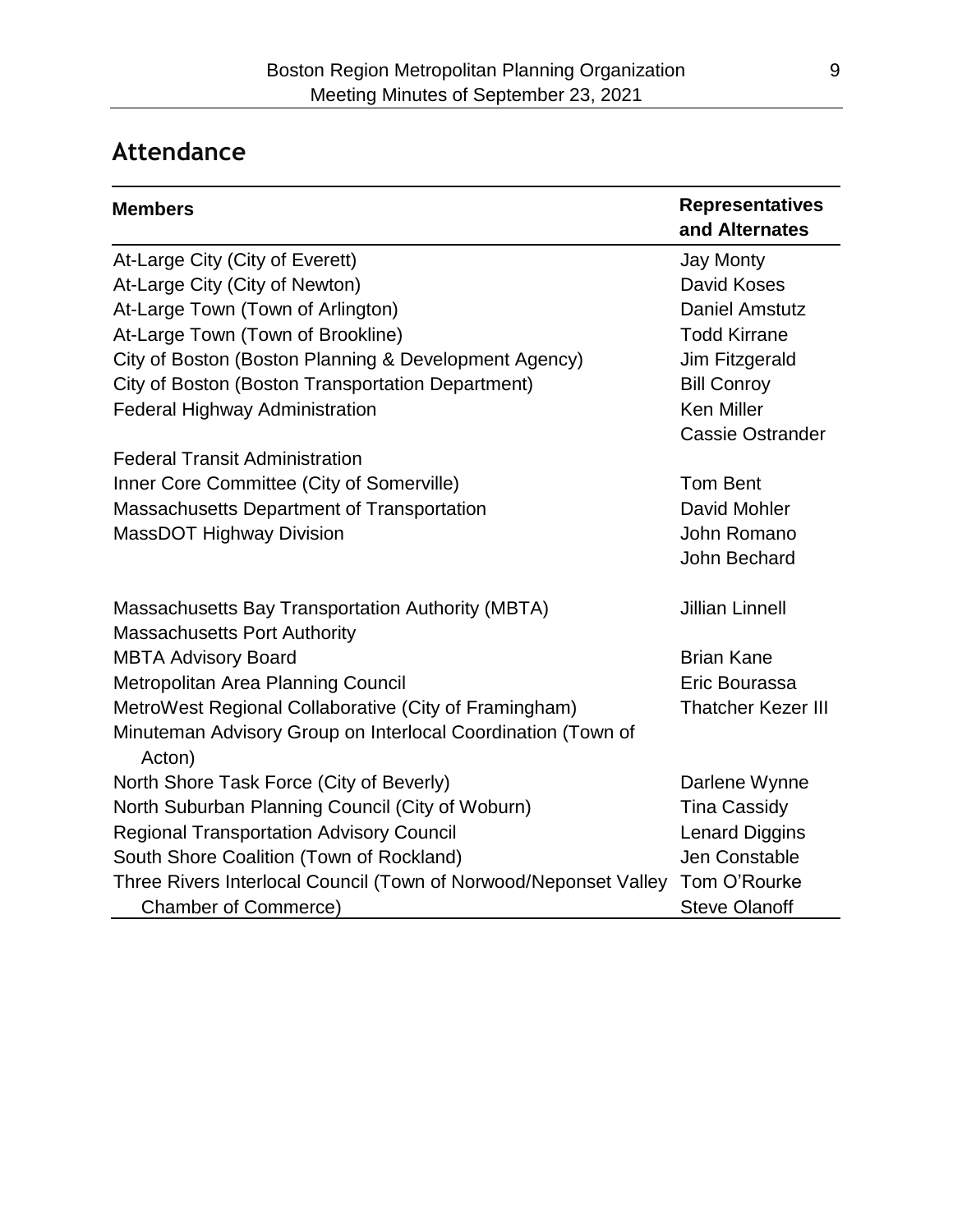| <b>Other Attendees</b>  | <b>Affiliation</b>                      |
|-------------------------|-----------------------------------------|
| Aleida Leza             | Belmont resident                        |
| Amira Patterson         | <b>MBTA Advisory Board</b>              |
| <b>Ben Cares</b>        | City of Chelsea                         |
| <b>Benjamin Muller</b>  | MassDOT OTP                             |
| <b>Bob Frey</b>         | <b>MassDOT</b>                          |
| <b>Brad Rawson</b>      | <b>City of Somerville</b>               |
| C Senior                | <b>MassDOT District 5</b>               |
| Dan Seedah              |                                         |
| Derek Krevat            | MassDOT OTP                             |
| <b>Derek Shooster</b>   | MassDOT OTP                             |
| Eric Johnson            | City of Framingham                      |
| <b>Gus Norrbom</b>      | MassDOT                                 |
| Joe Blankenship         | <b>Boston Transportation Department</b> |
| <b>John Gonzalez</b>    | <b>DHK</b>                              |
| Jon Rockwell            | TEC Inc.                                |
| <b>Jon Seward</b>       |                                         |
| Josh Klingenstein       | <b>MBTA</b>                             |
| JR Frey                 | Town of Hingham                         |
| <b>Makaela Niles</b>    |                                         |
| <b>Michael McNutt</b>   |                                         |
| Michelle Ho             | MassDOT OTP                             |
| <b>Mike Garrity</b>     | <b>MassDOT District 5</b>               |
|                         | Owen MacDonald Town of Weymouth         |
| <b>Paul Cobuzzi</b>     |                                         |
| <b>Peter Kuttner</b>    |                                         |
| Sarah Bradbury          | <b>MassDOT District 3</b>               |
| <b>Valerie Gingrich</b> | Town of Wilmington                      |
| <b>Wesley Lickus</b>    | MassDOT                                 |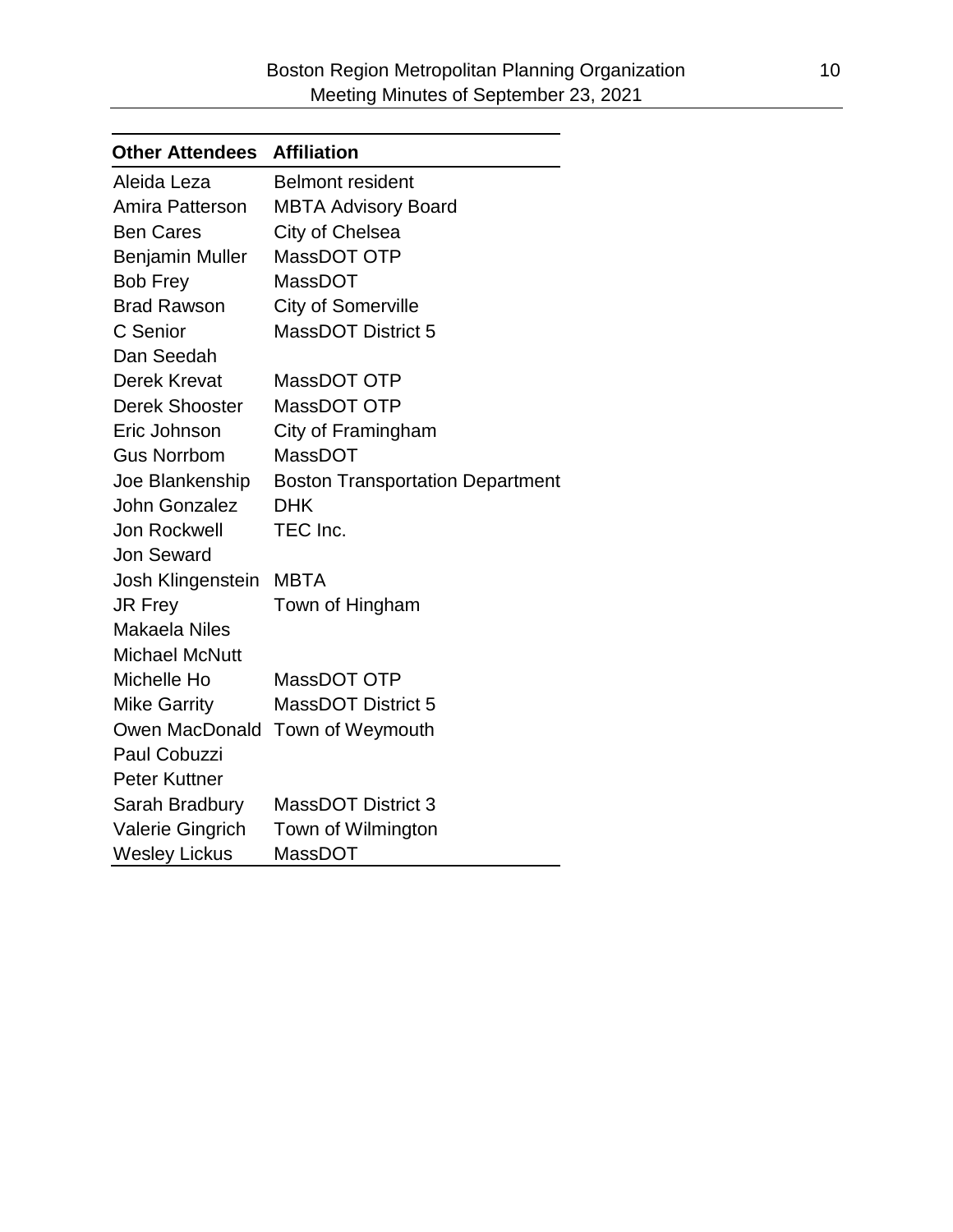#### **MPO Staff/Central Transportation Planning Staff**

Tegin Teich, Executive Director Jonathan Church Annette Demchur Róisín Foley Matt Genova Betsy Harvey Sandy Johnston Heyne Kim Anne McGahan Marty Milkovits Rebecca Morgan Gina Perille Michelle Scott